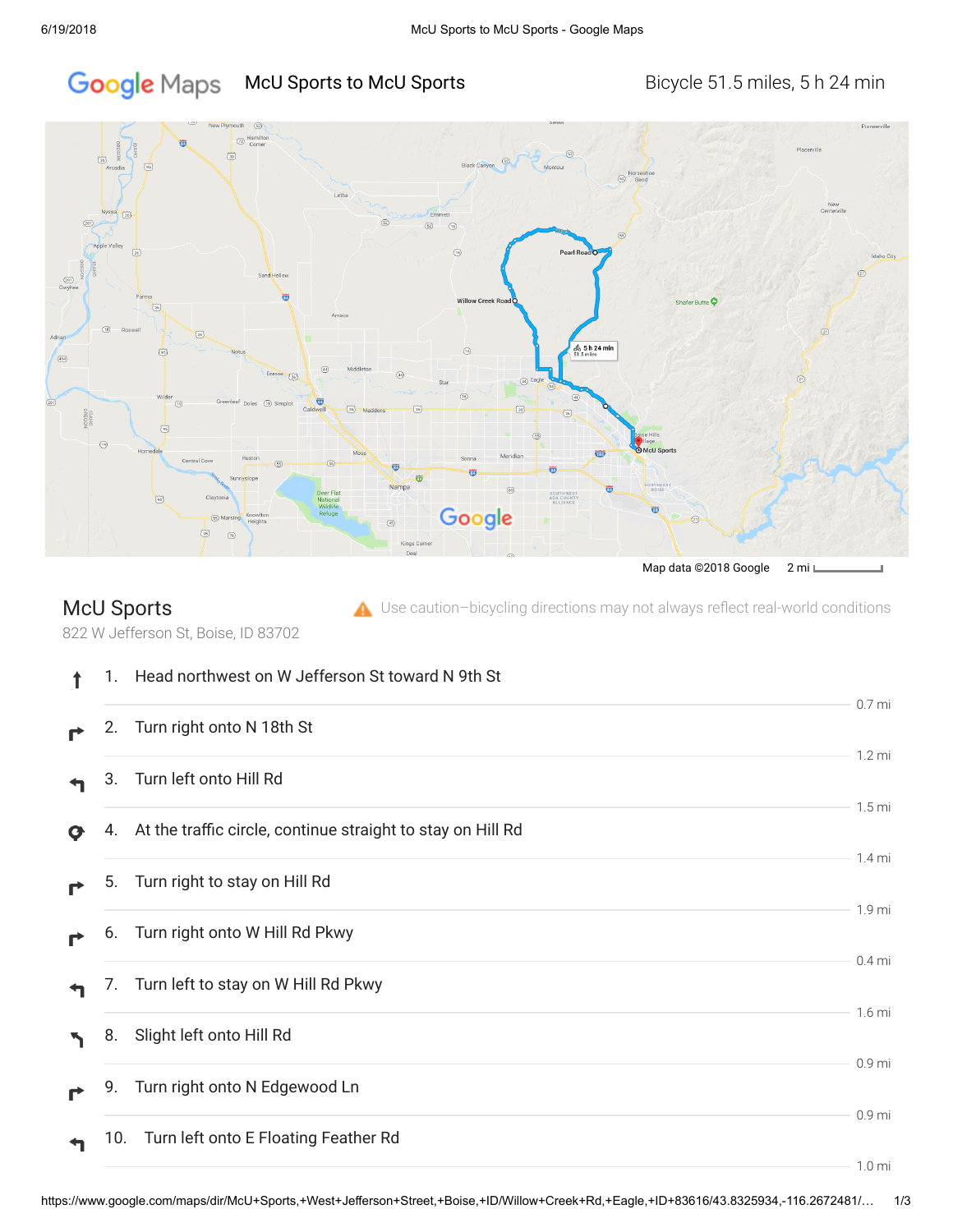$\mathbf{r}$ 

|  |                                   | .7 mi |
|--|-----------------------------------|-------|
|  | 12. Continue onto Willow Creek Rd |       |
|  |                                   | .1 mi |

1 h 38 min (17.2 mi)

#### Willow Creek Rd

11. Turn right onto N Eagle Rd

Eagle, ID 83616

|   |     | 13. Head northwest on Willow Creek Rd |                   |
|---|-----|---------------------------------------|-------------------|
| ↖ | 14. | Slight left                           | 1.0 <sub>m</sub>  |
|   |     | 15. Turn right                        | 151 ft            |
|   |     | 16. Turn left onto Willow Creek Rd    | 1.7 <sub>m</sub>  |
|   |     | 17. Continue onto Pearl Rd            | $1.6$ mi          |
| ₹ |     | 18. Turn right                        | 0.3 <sub>mi</sub> |
|   |     | 19. Turn left                         | 36 ft             |
| ₹ |     | 20. Turn right onto Pearl Rd          | $0.5$ mi          |
|   |     |                                       | 7.3 mi            |

1 h 47 min (12.5 mi)

### Pearl Rd

Horseshoe Bend, ID 83629

|     | 21. Head southeast on Pearl Rd toward ID-55 S |                   |
|-----|-----------------------------------------------|-------------------|
| 22. | Turn right onto ID-55 S                       | $1.3 \text{ mi}$  |
|     | 23. Turn left onto Hill Rd                    | 11.7 mi           |
|     | 24. Continue onto W Hill Rd Pkwy              | $0.3 \text{ mi}$  |
|     | 25. Slight right to stay on W Hill Rd Pkwy    | $1.6$ mi          |
|     | 26. Turn left onto Hill Rd                    | $0.4$ mi          |
|     |                                               | 1.9 <sub>mi</sub> |